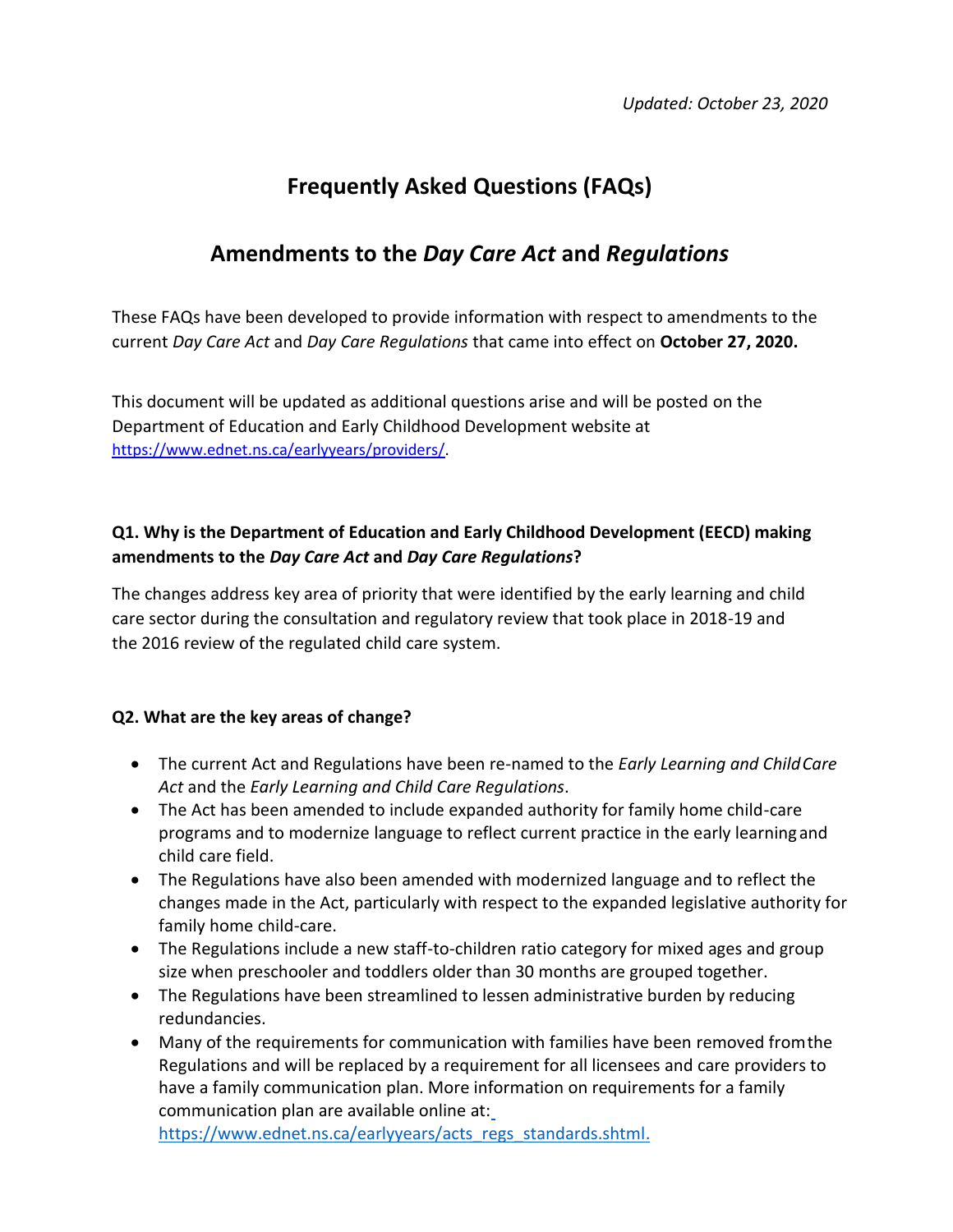#### **Q3. How is the language changing in the** *Day Care Act* **and Regulations?**

Changes to terminology include replacing the following key terms:

- "day care" will be changed to "child care";
- "family home day care program" and "family day care home" will be changed to "family home child-care program" and "family child-care home".

The changes will also:

- Update the title of the Minister responsible for the Act;
- Standardize spellings and consistency in language, ensuring gender neutrality; and
- Provide authority for the Minister to develop Ministerial Requirementsto supplement the regulatory requirements.

#### **Q4. What are Ministerial Requirements?**

Ministerial Requirements, which were once called Standards, provides supplementary information for licensees on the Early Learning and Child Care Regulations. Compliance with these requirements is required. Copies of each of the Ministerial Requirements are available at: [https://www.ednet.ns.ca/earlyyears/acts\\_regs\\_standards.shtml](https://www.ednet.ns.ca/earlyyears/acts_regs_standards.shtml).

#### **Q5. When will the amendments to the** *Day Care Act* **and Regulations be posted?**

The Nova Scotia Governor in Council approved the amendments to the *Day Care Act* and Regulations on October 27, 2020. At which time, the amendments were forwarded to the Nova Scotia Registrar of Regulations to be written in plain legal language. While we are waiting for this process to be completed, we will be working with regulated child care facilities and family child care agencies through this transition period, to inform everyone of the changes. During the month of November, staff from the Early Learning and Child Care Branch will be offering online information sessions on the amendments and the licensing inspection process for family home child-care programs. Please refer to the memo dated October 28, 2020, for the scheduled dates. Once the Registrar lets us know the documents are ready we will be sending out another memo letting you know they are posted online.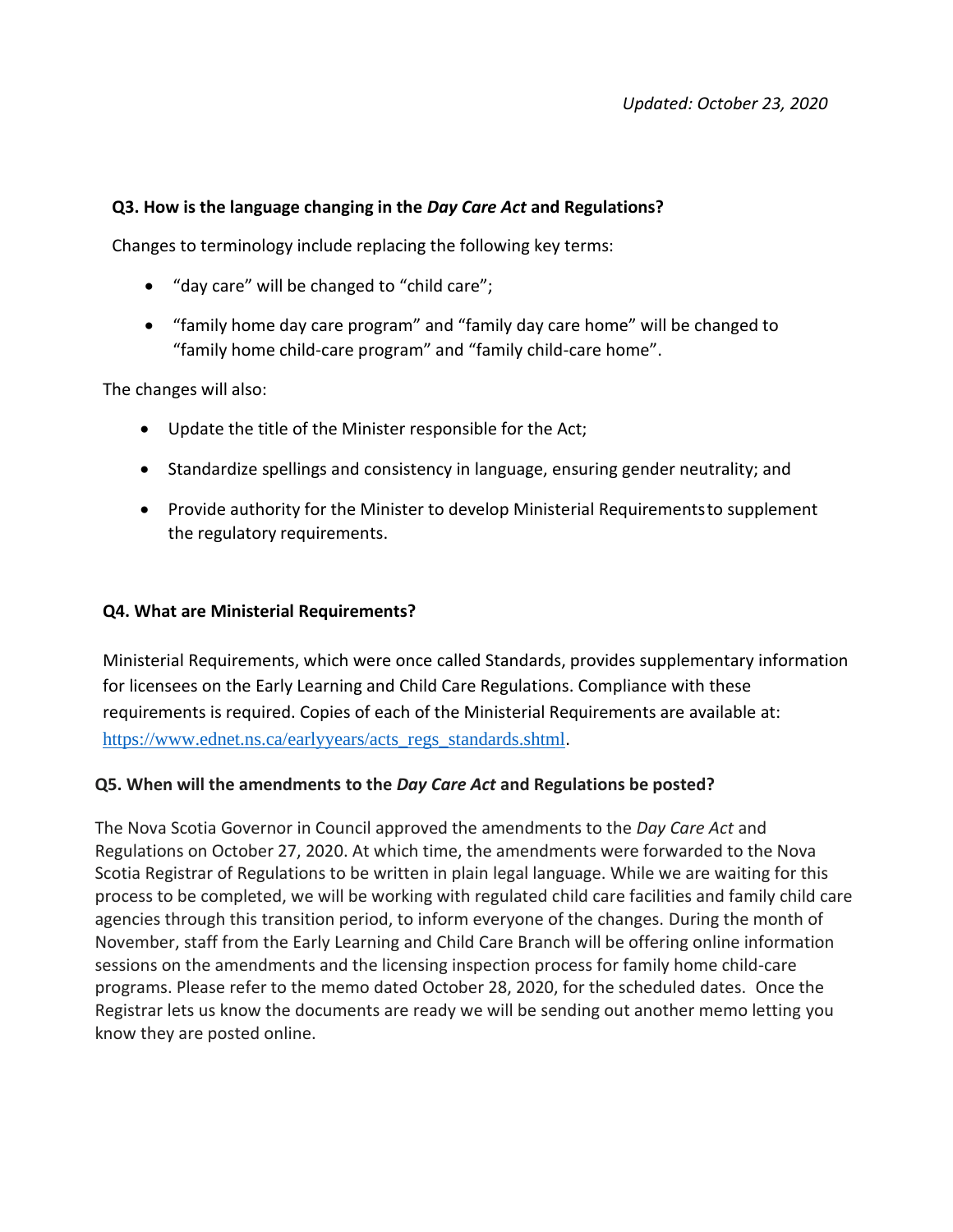#### **Q6. What do these regulation changes mean for family home child-care programs and agencies?**

These regulations will provide clarity for family home child-care agencies and care providers with respect to licensing and inspection of family child-care homes.

These amendments create a more robust and specific legislative structure for family home child-care programs. Moving forward EECD Licensing Officers will inspect family child-care homes as part of the agency licensing process. More information on the requirements for family home child-care agencies and care providers are available online at: [https://www.ednet.ns.ca/earlyyears/acts\\_regs\\_standards.shtml.](https://www.ednet.ns.ca/earlyyears/acts_regs_standards.shtml)

## **Q7. What willthe inspection from Department of Education and Early ChildhoodDevelopment (EECD) look like at family child-care homes?**

Currently, EECD Licensing staff conduct routine inspections at child care facilities and family home child care agencies to monitor compliance with the *Early Learning and Child Care Act* and Regulations.

Moving forward EECD Licensing staff will inspect family child-care homes, in attendance with the agency's family home child care consultant, if possible. During an inspection, such things as supervision, care provider-to-children ratio, record checks, nutrition, programming, furnishing and equipment, children's records, and other requirements are assessed. Once the inspection is complete, the Licensing Officer will determine whether the care provider's home meets the requirements. If there are any identified requirements not being met, the Licensing Officer will provide details on them and specify a correct-by-date.

After each inspection, a detailed inspection report is provided to the care provider that outlines their compliance with the requirements of the *Early Learning and Child Care Act* and Regulation*s*. This report is required to be posted in a visible place in the home. All non-compliance identified during inspections are followed up by an EECD Licensing Officer to ensure ongoing compliance with the Act and Regulations.

#### **Q8. Will the inspection from the department staff replace the annual review by the Agency Family Home Child Care Consultant?**

No. The Agency's Family Home Child Care Consultant is still required to complete inspections toall homes at least once every 30 days to provide services and support. Each visit must be documented, and records kept on file at the agency. Department of Education and Early Childhood Development Licensing Officers will complete inspections in at least 25% of Family Home Child Care Agency's homes on an annual basis. The Licensing Officer will also inspect every new family child-care home approved by an agency within the first year of the care provider's operation.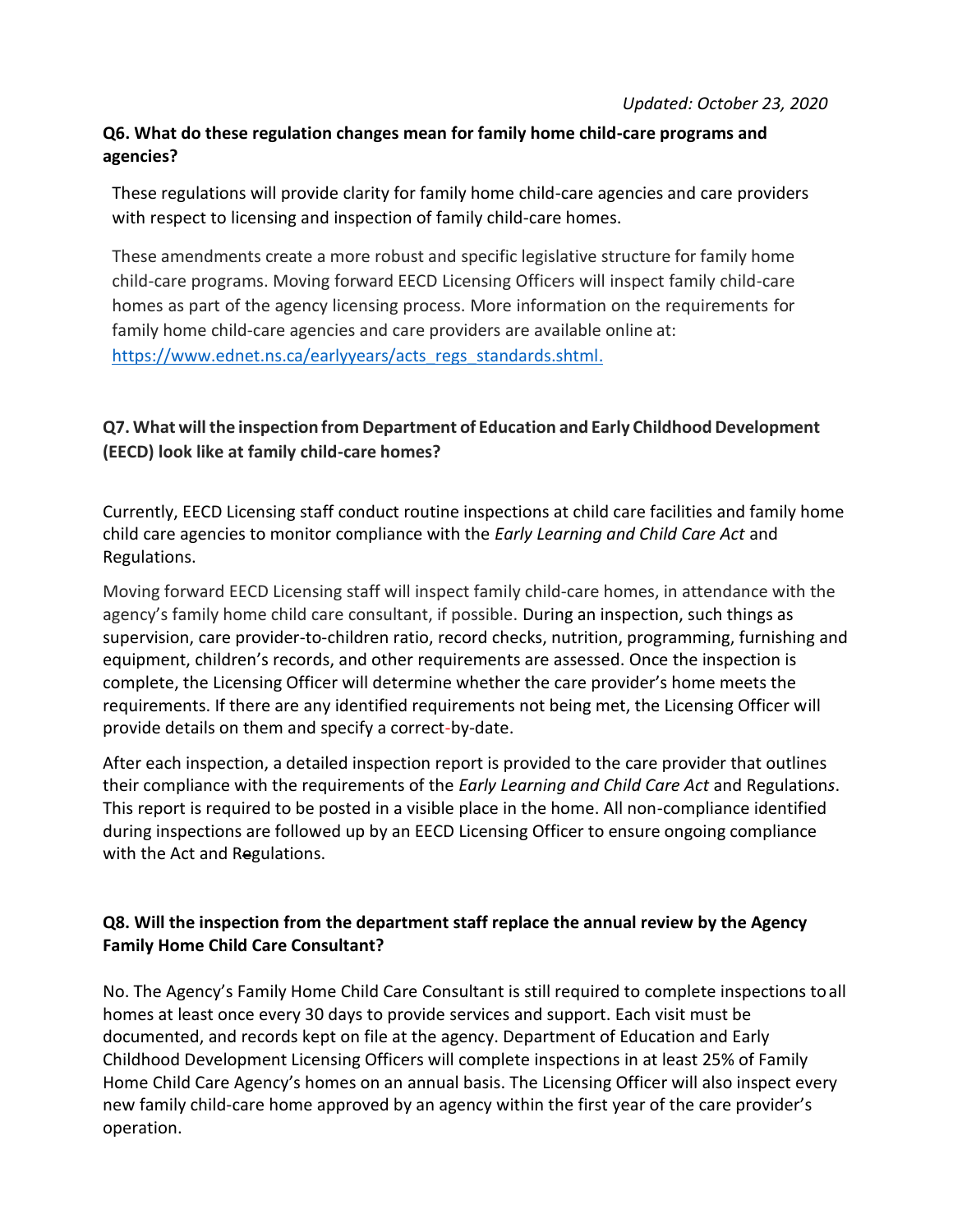#### **Q9. How to do I access the Early Learning and Child Care Checklist that the Licensing Officer uses for the inspection?**

If you wish to review the Early Learning and Child Care Checklist used by the Licensing Officer during inspections, you may request a copy from your Licensing Officer or by contacting Licensing Services.

#### **Q.10 What is the new category of staff-to-children ratio and group size?**

When preschoolers and toddlers over 30 months of age are together in a group, a ratio of 1 educator for every 7 children will be permitted. This will be beneficial for staff of full-day centres as it adds flexibility when transitioning toddlers to preschool rooms. The maximum group size for this mixed age group is 24 children. The ratio of 1 to 7 must be maintained at all times.

The new mixed ratio group and group size applies only to full-day regulated child care facilities and not to approved family child-care homes.

## **Q11. The Department of Education and Early Childhood Development is streamlining certain child care regulations. Do these changes lessen the safety requirements for child-care programs?**

No. These changes have been made in the best interests of children and their educators and reflect what many licensees and early childhood educators have told us as well as best practice and evidence in the field of early learning and child care.

## **Q12. The Department of Education and Early Childhood Development is accepting Criminal Records Checks (CRC) if you have direct contact with children in a licensed child care facility or family home child-care program. Does this mean that this type of record check can replace the Vulnerable Sector Check (VSC)?**

No. A Criminal Record Check is only accepted in those cases where a Vulnerable Sector Check was refused by an authorized body (e.g., police, RCMP). The applicant will be required to show evidence of the authorized body's refusal, to the satisfaction of the licensee, and provide the results of a CRC.

#### **Q13. Are there any changes to the regulations that apply to people caring for children privately in their own homes?**

No. The changes to the regulations apply only to family home child-care programs that are approved by family home child-care agencies.